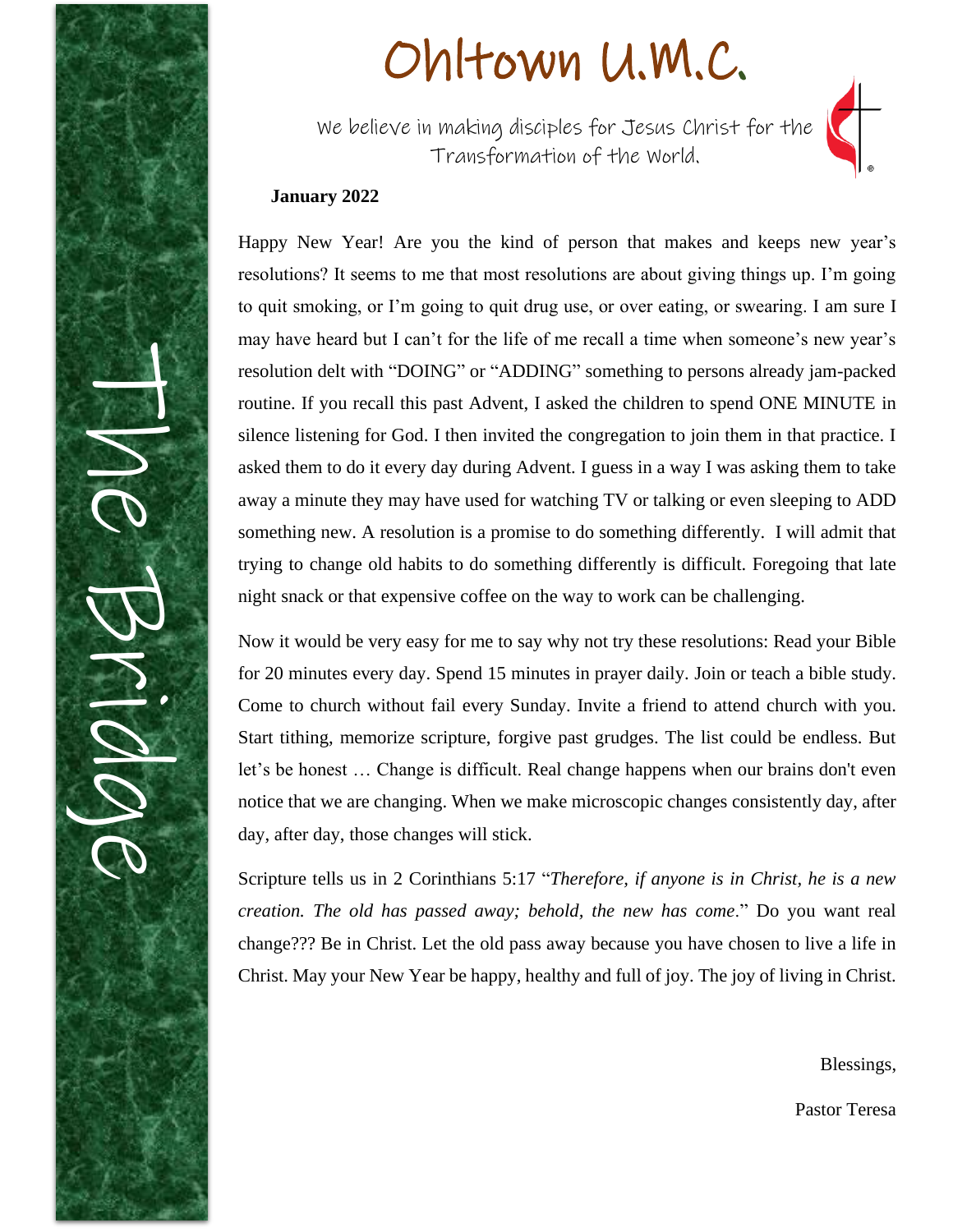

**To my Ohltown Family:** Thank you so very much for your generous expression of love. I am never speechless, but you all came very close! You all mean so very much to me, and I will cherish the memories we have made all the days of my life. Thank you for making my Christmas even more special. Love, Pastor Teresa

**To my Church Family:** Thank you for your generous gift. It is a pleasure to take care of the church. Nancy

**Thank you so much** to the anonymous person for your generous gift. It came at the perfect time. **Nancy** 

**Thank you all for** the many prayers and concerns for my granddaughter, Ashley. Jane Bell

**I would like to thank** all of my new church family for the very nice and unexpected gift. I appreciate it and am so blessed for the way you have welcomed me into your church family. Thank you so much – Betty

**Thank you, everyone** for keeping up with your tithing. I do need to let you know that all contributions for the month must be given to me by the last Sunday of each month. If not, then it will be included on the following month. Also, please DO NOT put tape on your envelope as it sticks to your check/money. I look forward to a good year in 2022. Joan

**Thank you for** the many cards and prayers. I hope to see you soon! Carolyn



**Thanks to all** who made the delicious chili and for all who volunteered their time to help with the chili sale. It was, as usual, a huge success, selling out in 15 minutes!! Our next chili sale is scheduled for January 15. All those who can help, please contact Kevin Hood.

**Thank you so much** for the blankets; it was so very nice of you. God Bless you all. From the Staff & Residents at Washington Square Health Care Center

**Pastor Teresa will be** on a much-needed Spiritual retreat January 3 through the 9th. There will be no cell service so you cannot call or text her. Pastor Richard Smith will be covering for emergencies in her absence. If you find yourself in need of pastoral care, please call Betty at the church during office hours or at home (330-647- 4915) and she will contact Pastor Smith for you.

**On Sunday, January 16** there will be a special offering for Human Relations Day. Human Relations Day is one of six churchwide Special Sundays with offerings of The United Methodist Church. Human Relations Day calls United Methodists to recognize the right of all God's children in realizing their potential as human beings in relationship with one another. The special offering benefits neighborhood ministries through Community Developers; community advocacy through United Methodist Voluntary Services; and work with at-risk teens through the Youth Offender Rehabilitation Program.

| Date         | Attendance | <b>Online Views</b> | Gifts     |  |
|--------------|------------|---------------------|-----------|--|
| Dec. 5       | 43         | 67                  | \$2937.00 |  |
| Dec. 12      | 48         | 55                  | \$2145.00 |  |
| Dec. 19      | 57         | 52                  | \$2545.00 |  |
| Dec. 24 & 26 | 94         | 149                 | \$2425.00 |  |
|              |            |                     |           |  |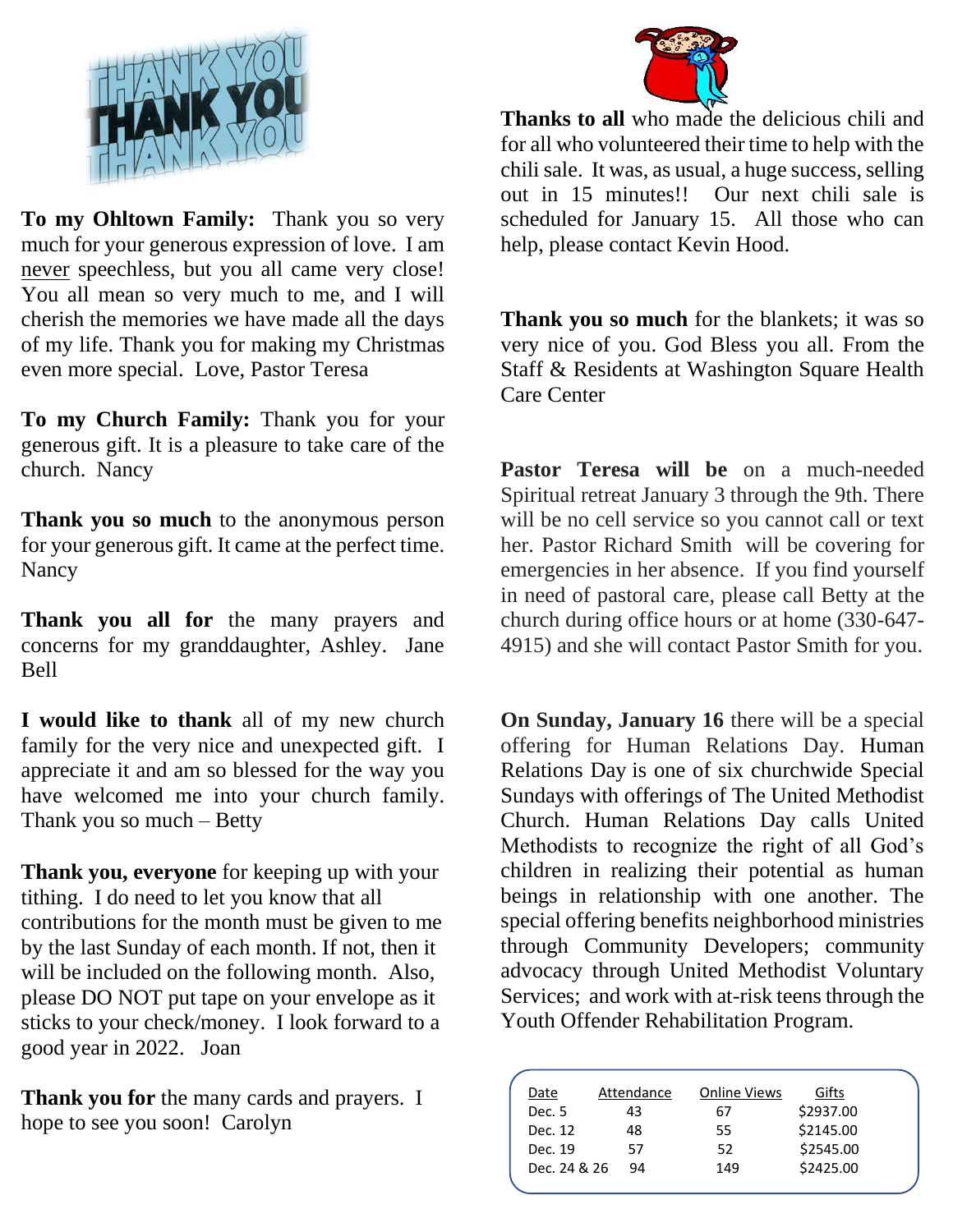## **JANUARY 2022**

| <b>Sunday</b>                                                                                 | <b>Monday</b>           | <b>Tuesday</b>           | Wednesday                                                       | Thursday                                                                          | Friday                                  | Saturday                                                 |
|-----------------------------------------------------------------------------------------------|-------------------------|--------------------------|-----------------------------------------------------------------|-----------------------------------------------------------------------------------|-----------------------------------------|----------------------------------------------------------|
|                                                                                               |                         |                          |                                                                 |                                                                                   |                                         | $\mathbf{1}$                                             |
| $2^{\circ}$<br><b>Worship Service</b><br>9:30 AM<br><b>Defrocking</b><br><b>After Worship</b> | $\overline{\mathbf{3}}$ | 4                        | 5<br><b>Quilters</b><br>$10$ AM $-$ 2 PM                        | 6                                                                                 | $\overline{\mathbf{z}}$                 | 8                                                        |
| 9<br><b>Worship Service</b><br>9:30 AM                                                        | 10                      | 11                       | 12<br><b>Quilters</b><br>$10$ AM $-$ 2 PM<br>Ad Council 6:00 PM | 13<br><b>Deliver Chili</b><br>to the Church<br><b>Office hours</b><br>$9AM - 1PM$ | 14<br><b>Quart the Chili</b><br>6:00 PM | 15<br><b>Chili Sale</b><br>10 AM - Noon<br>(or sold out) |
| 16<br><b>Worship Service</b><br>9:30 AM<br><b>Human Relations</b><br>Day                      | 17                      | 18                       | 19<br><b>Quilters</b><br>$10$ AM $-$ 2 PM                       | 20                                                                                | 21                                      | 22                                                       |
| 23<br><b>Worship Service</b><br>9:30 AM                                                       | 24                      | 25                       | 26<br><b>Quilters</b><br>$10$ AM $-$ 2 PM                       | 27                                                                                | 28                                      | 29                                                       |
| 30<br><b>Worship Service</b><br>9:30 AM                                                       | 31                      | $\mathbf{1}$<br>FEBRUARY | $\overline{2}$                                                  | $\overline{3}$                                                                    | $\overline{4}$                          | 5                                                        |